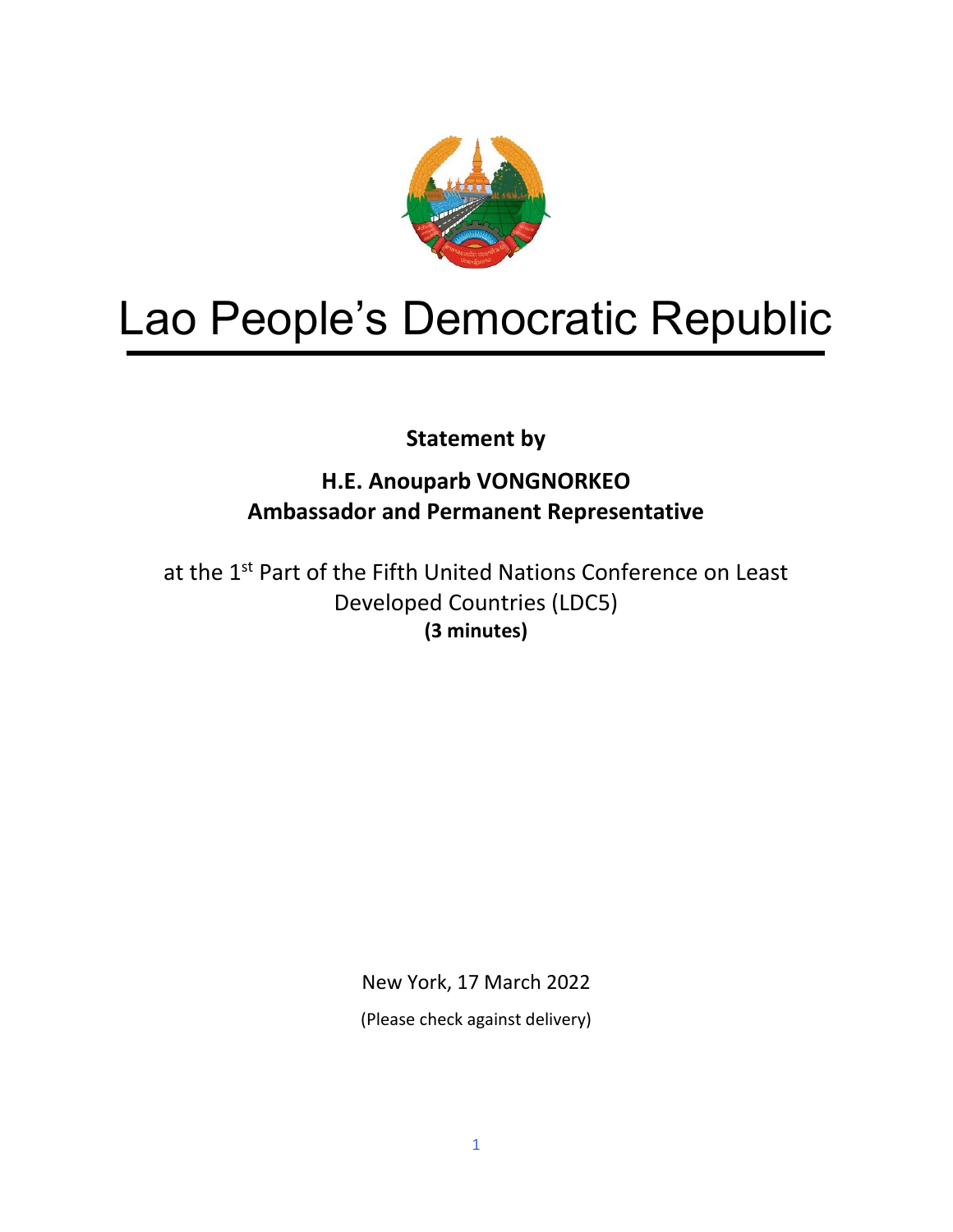### **Mr. President,**

The adoption of the Doha Programme of Action today marks an important milestone for the international community, reaffirming that no-one is left behind.

Taking this opportunity, I would like to express our gratitude to the Permanent Representatives of Bangladesh and Canada for their leadership in guiding the Preparatory Committee's work, particularly in facilitating the Doha Programme of Action's negotiation. Likewise, my delegation would like to register our appreciation to UN-OHRLLS for the unwavering support rendered throughout the process which has led to finalization of the new Program of Action. We highly appreciate the valuable support by the Government of the State of Qatar for ensuring the success of the LDC5 Conference.

#### **Mr. President,**

My delegation wishes to highlight three specific points as follows:

**FIRST**: Lao PDR together with Bangladesh and Nepal are recommended to graduate from LDC category in 2026. Graduating from LDC status has always been an ambitious goal for Lao government. Towards this end, since early 2000, our National Social-Economic Development Plans have outlined specific targets toward achieving this objective, taking into account the specific development situation emerged in each period. The newly adopted Doha Programs of Action for LDCs will also be streamlined into the national planning process in order to lay a strong foundation for smooth and sustainable graduation.

**SECOND:** The adoption of DPoA today will reinforce our capacity to cope with impacts of Covid-19 as well as financial and climate crisis. Despite having met the LDC graduation thresholds on all three criteria (GNI, HAI and EVI), it does not imply that all challenges the country has encountered will end prior and beyond our graduation. In this connection, ODA remains crucial source of external financing for development in LDCs including Lao PDR. In light of declining ODA, new sources for financing development are needed and scaling up support from Development Partners, UN system, financial institutions and private sector is more crucial than ever.

**FINALLY:** The DPoA contains of number of commitments by LDCs and Development Partners that are expected to bring transformative progress. We are delighted that